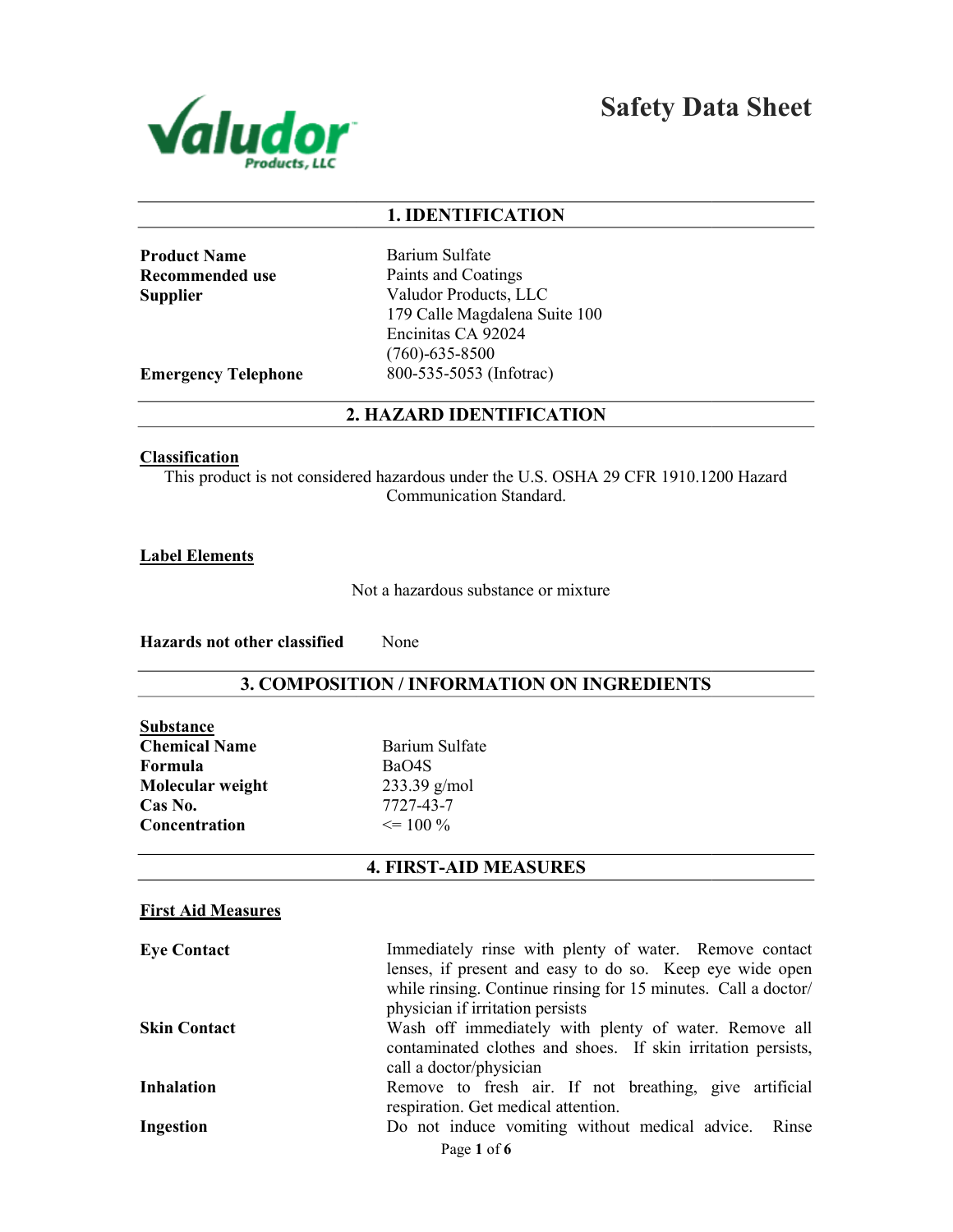mouth with water. Never give anything by mouth to an unconscious person. If symptoms persist, call a physician

#### Most important symptoms/effects, acute and delayed

Symptoms No information available

## 5. FIRE-FIGHTING MEASURES

**Suitable extinguishing Media** Use any means suitable for extinguishing surrounding fire.

#### Specific Hazards Arising from the chemical

Hazardous combustion products Thermal decomposition can lead to the release of irritation or toxic gases and vapors; including and not limited to: Sulfur oxides, Barium oxide

#### Protective equipment and precautions for fire-fighters

As in any fire, wear self-contained breathing apparatus pressure-demand, MSHA/NIOSH (approved or equivalent) and full protective gear.

## 6. ACCIDENTAL RELEASE MEASURES

#### Personal precautions, protective equipment, and emergency procedures

**Personal precautions** Avoid contact with eyes, skin and clothing. Avoid breathing vapors or mists. Use personal protection recommended in Section 8. Ensure adequate ventilation.

#### Methods and materials for containment and cleanup

| <b>Methods for clean-up</b>      | Sweep or vacuum up and place in an appropriate closed |  |  |  |
|----------------------------------|-------------------------------------------------------|--|--|--|
|                                  | container. Keep unauthorized personnel away. Avoid    |  |  |  |
|                                  | generating dust.                                      |  |  |  |
| <b>Environmental Precautions</b> | Prevent entry into waterways or sewers                |  |  |  |
|                                  |                                                       |  |  |  |

#### 7. HANDLING AND STORAGE

#### Precautions for safe handling

Do not breathe dust. Avoid dust formation. Avoid contact with eyes, skin and clothing. Use personal protective equipment recommended in section 8. Remove and wash contaminated clothing before reuse. Do not eat, drink or smoke when using this product.

#### Conditions for safe storage, including any incompatibilities

Store in a cool/low-temperature, well-ventilated, dry place. Keep containers closed and labeled when not in use.

## 8. EXPOSURE CONTROLS / PERSONAL PROTECTION

#### Exposure Guidelines

| <b>NIOSH IDLH</b><br>OSHA PEL<br><b>ACGIH TLV</b><br><b>Component</b> |
|-----------------------------------------------------------------------|
|-----------------------------------------------------------------------|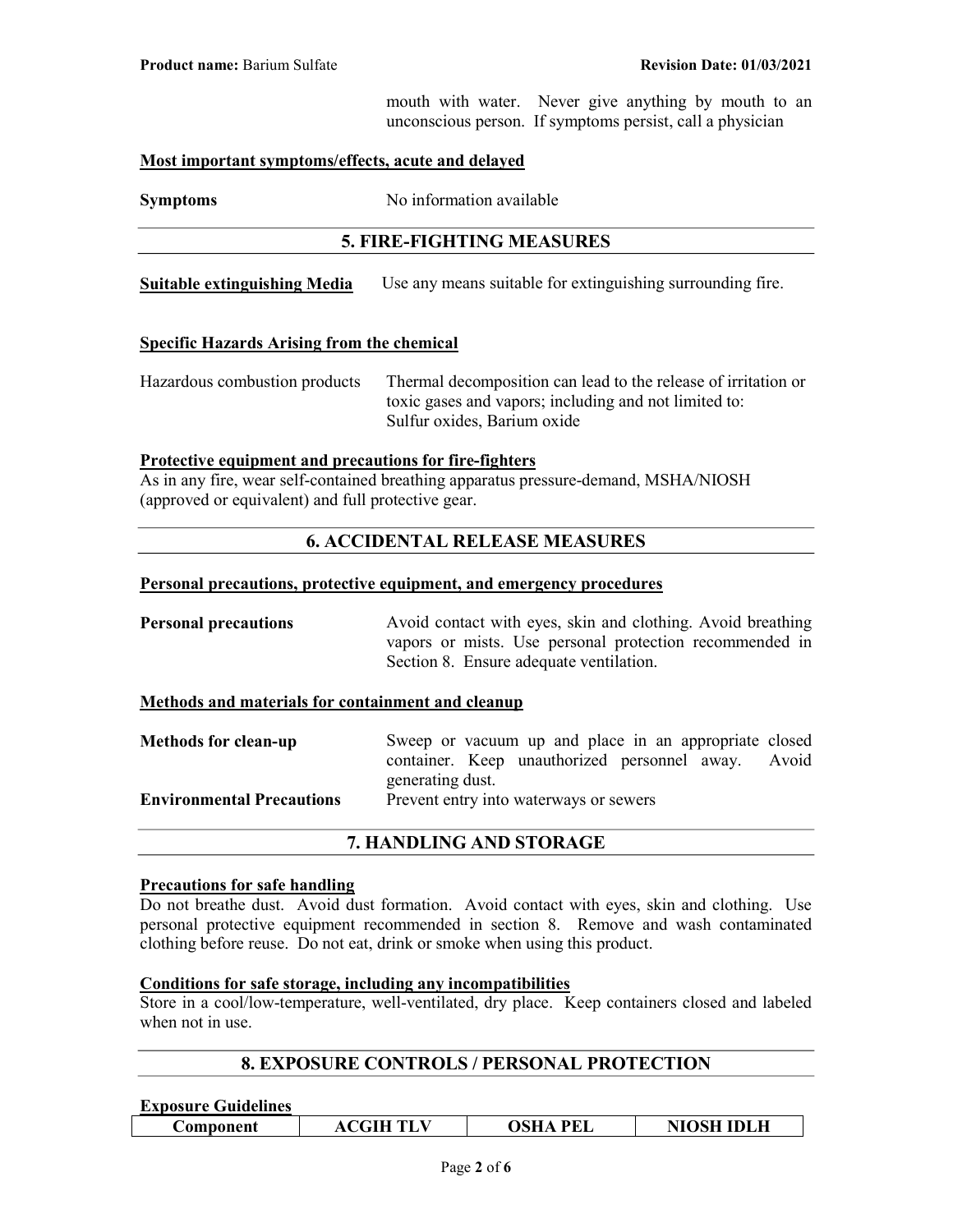| Barium Sulfate | TWA: $5 \text{ mg/m}$ | TWA: $5 \text{ mg/m}$ 3 | TWA: $5 \text{ mg/m}$ |
|----------------|-----------------------|-------------------------|-----------------------|
| 7727-43-7      |                       |                         |                       |

#### Appropriate engineering controls

Ensure adequate ventilation, especially in confined areas. Consider the potential hazards of this material, applicable exposure limits, job activities and other substances in the work place when designing controls and selecting personal protective equipment.

#### Personal Protective Equipment

| <b>Eye/face protection</b>    | Safety glasses are recommended in professional settings                                                               |  |  |
|-------------------------------|-----------------------------------------------------------------------------------------------------------------------|--|--|
| <b>Skin protection</b>        | Choose the appropriate protective clothing and gloves based                                                           |  |  |
|                               | on the tasks being performed to avoid exposure to skin. Wear<br>protective gloves                                     |  |  |
| <b>Respiratory protection</b> | Not required under normal circumstances. If exposure limits                                                           |  |  |
|                               | are exceeded or if irritation or other symptoms are                                                                   |  |  |
|                               | experienced use a NIOSH/MSHA approved respirator                                                                      |  |  |
| <b>Hygiene Measures</b>       | Handle in accordance with good industrial hygiene and safety<br>practices. Do not eat, drink or smoke when using this |  |  |
|                               | product.                                                                                                              |  |  |

## 9. PHYSICAL and CHEMICAL PROPERTIES

| Appearance<br><b>Physical state</b><br>Odor<br><b>Odor threshold</b><br>pН<br>Melting point / freezing point<br><b>Boiling point / Boiling range</b><br><b>Flash point</b><br><b>Evaporation rate</b><br><b>Flammability</b><br><b>Flammability or explosive</b> | White Powder<br>White<br>No odor<br>No information available<br>Not applicable<br>$1,580$ C $/$ 2,876 F<br>Not applicable<br>Not applicable<br>Not applicable<br>No information available                                                                       |
|------------------------------------------------------------------------------------------------------------------------------------------------------------------------------------------------------------------------------------------------------------------|-----------------------------------------------------------------------------------------------------------------------------------------------------------------------------------------------------------------------------------------------------------------|
| limits<br><b>Upper</b><br>Lower<br>Vapor pressure<br><b>Vapor density</b><br><b>Specific Gravity</b><br>Solubility in water<br><b>Partition coefficient</b><br><b>Auto-ignition temperature</b><br><b>Decomposition temperature</b><br><b>Viscosity</b>          | No information available<br>No information available<br>No information available<br>No information available<br>4.5<br>No information available<br>No information available<br>No information available<br>No information available<br>No information available |

## 10. STABILITY AND REACTIVITY

Reactivity None known under normal conditions.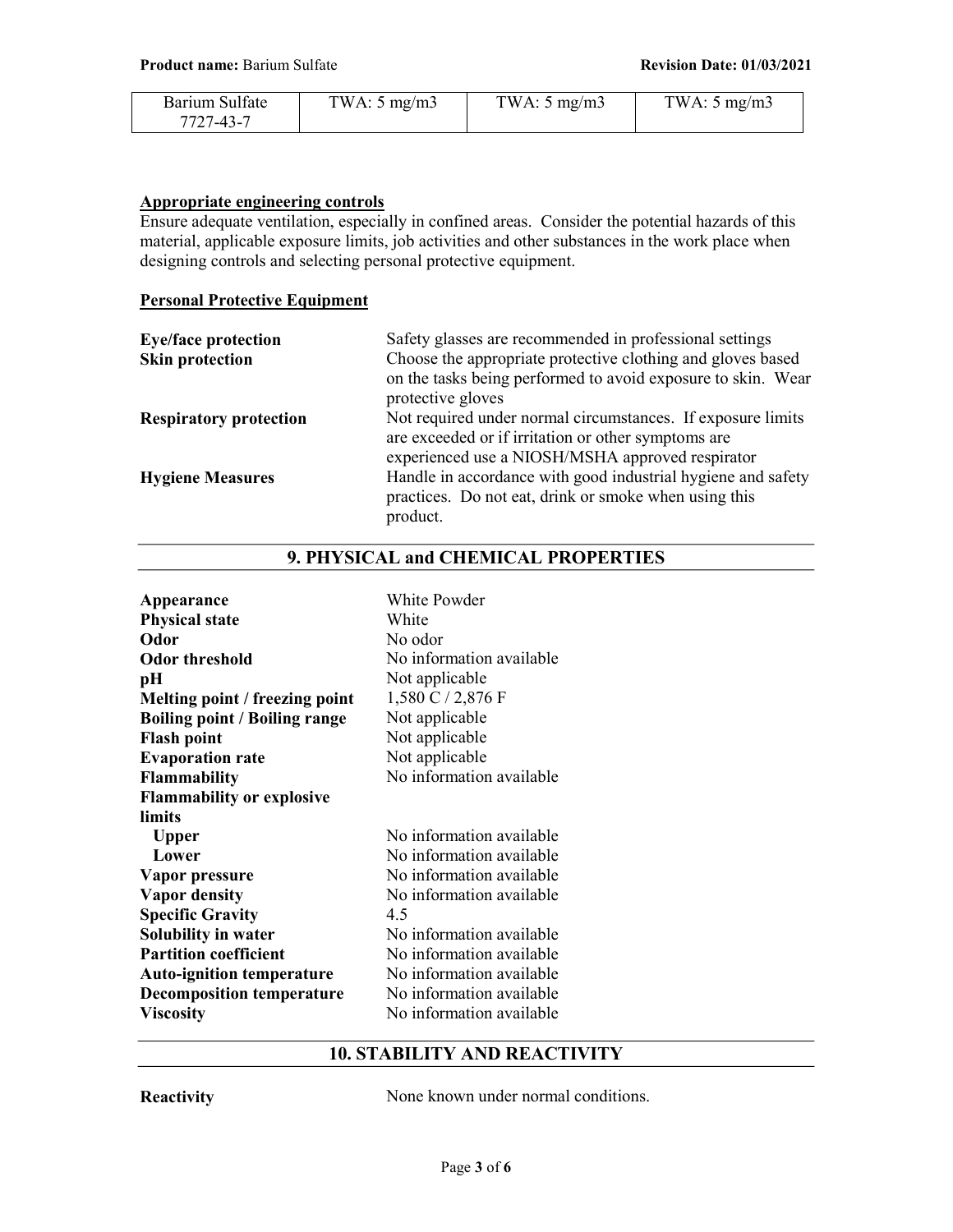| <b>Chemical stability</b>                    | Stable under ordinary conditions of use and storage.                            |  |  |
|----------------------------------------------|---------------------------------------------------------------------------------|--|--|
| <b>Possibility of hazardous</b><br>reactions | None under normal processing.                                                   |  |  |
| <b>Conditions to avoid</b>                   | Avoid dust formation.                                                           |  |  |
| Incompatible materials                       | Metals.                                                                         |  |  |
| <b>Hazardous decomposition</b><br>products   | Hazardous combustion can lead to the release of irritating<br>gases and vapors. |  |  |

# 11. TOXICOLOGICAL INFORMATION

#### Information on likely routes of exposure

| <b>Skin contact</b> | May cause skin irritation                 |
|---------------------|-------------------------------------------|
| Eye contact         | May cause eye irritation                  |
| <b>Inhalation</b>   | May cause irritation of respiratory tract |
| Ingestion           | May be harmful if swallowed               |

Symptoms related to the physical chemical and toxicological characteristics No information available

#### Delayed and immediate effects and also chronic effects form short and long-term exposure

| Skin damage/irritation          | Not classified |
|---------------------------------|----------------|
| Eye damage/irritation           | Not classified |
| <b>Sensitization</b>            | Not classified |
| <b>Mutagenic effects</b>        | Not classified |
| Carcinogenicity                 | Not classified |
| <b>Reproductive toxicity</b>    | Not classified |
| <b>STOT</b> – single exposure   | Not classified |
| <b>STOT</b> – repeated exposure | Not classified |
| <b>Aspiration hazard</b>        | Not classified |

## **Acute Toxicity**

#### Component information

| Component      | <b>Cas-No</b> | LD50 Oral             | LD50 Dermal              | <b>LC50 Inhalation</b>   |
|----------------|---------------|-----------------------|--------------------------|--------------------------|
| Barium Sulfate | 7727-43-7     | $5,000 \text{ mg/kg}$ | $\overline{\phantom{a}}$ | $\overline{\phantom{a}}$ |

## 12. ECOLOGICAL INFORMATION

Ecotoxicity Should not be released to environment

| <b>Component</b> | <b>Freshwater Fish</b>                     | <b>Freshwater Algae</b> | Water Flea |
|------------------|--------------------------------------------|-------------------------|------------|
| Barium Sulfate   | $> 100 \text{ mg/l} - 96 \text{ hr}$ Zebra | $> 100$ mg/l – 72 hr    |            |
| 7727-43-7        | fish                                       | Green Algae             |            |

## Persistence and degradability No information available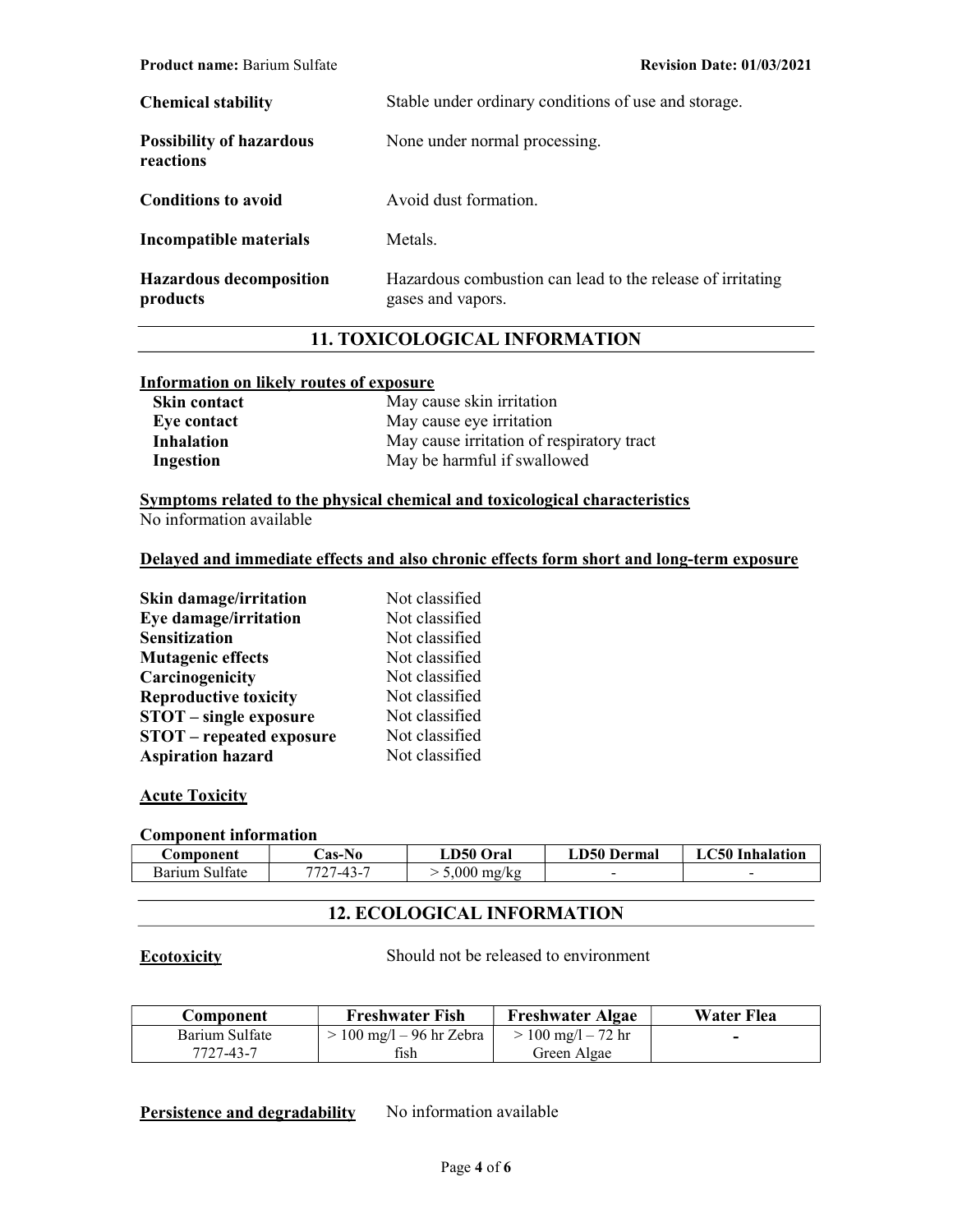Product name: Barium Sulfate Revision Date: 01/03/2021

Bioaccumulative potential No information available Mobility in soil No information available Other adverse effects No information available

## 13. DISPOSAL CONSIDERATIONS

Waste Disposal Methods Processing, use or contamination of this product may occur during product use. Accordingly, it is the responsibility of the user to determine the proper disposal methodologies. Consult the appropriate state, regional or local regulations to ensure complete and accurate classification. Dispose of contaminated packaging in accordance with local regulations.

## 14. TRANSPORT INFORMATION

| DOT         | Not regulated |
|-------------|---------------|
| <b>IATA</b> | Not regulated |
| <b>IMDG</b> | Not regulated |

## 15. REGULATORY INFORMATION

#### International Inventories

| <b>TSC</b><br>д.<br>ᆂ<br>ື້ | - -<br>sivu |
|-----------------------------|-------------|
| <b>DSL</b>                  | --<br>-15 w |

#### US Federal Regulations

# TSCA section 12(b) Export Notification

Not regulated

#### SARA 313

Section 313 of Title III of the Superfund Amendments and Reauthorization Act of 1986 (SARA). Barium Compounds

### SARA 311/312 Hazard Categorization

| Acute health hazard   | N٥                      |
|-----------------------|-------------------------|
| Chronic Health Hazard | $\rm No$                |
| Fire hazard           | $\overline{N}_{\Omega}$ |
| Pressure              | No                      |
| Reactivity            | $\rm N_{\Omega}$        |

## CERCLA/SARA 302 & 304

Section 302 & 304 of Title III of the Superfund Amendments and Reauthorization Act of 1986 (SARA). Not applicable

## US State Regulations